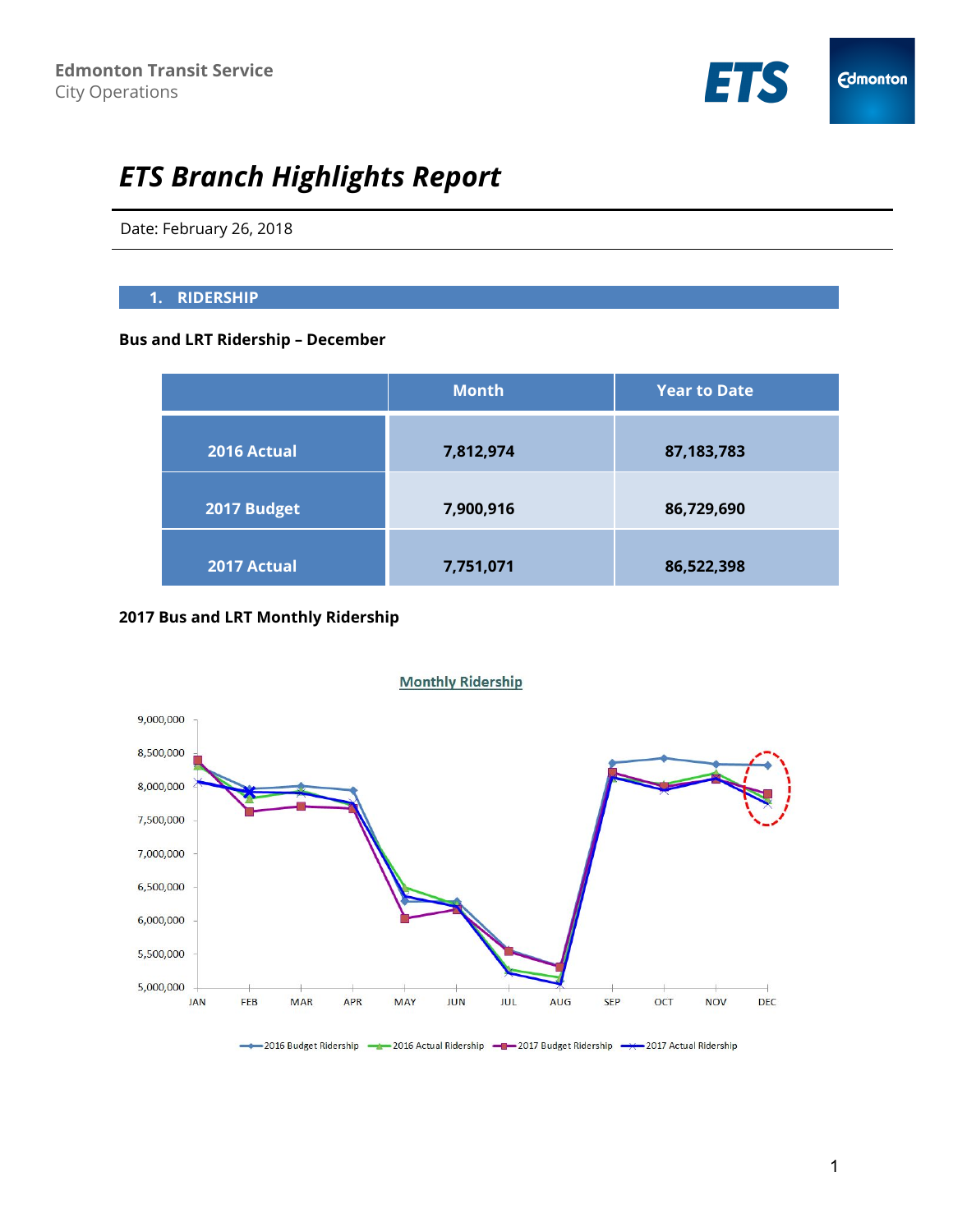#### **2. ETS UPDATES**

#### **Seat Refurbishment**

PTIF funding was granted for the reupholstering of fifty 40-foot buses within the Body Midlife Refurbishment Program, which began in August of 2017. To date 39 buses have been completed. The remaining 11 buses will be completed by end of March 2018.

The 10 to 12-year-old "graffiti" pattern seating material, which has become worn and faded, is being replaced with a superior fabric that is blue in colour and is embossed with the ETS logo. The replacement fabric is treated with a triple action long-lasting protectant, which makes it anti-bacterial, anti-fungal and anti-stain. The protectant forms an invisible protective shield around each fiberstrand in the fabric structure, making fabrics look newer for longer and making them easier to care for. This will help to improve the general health and well being of riders.

#### **Health and Safety**

All City peace officers and select municipal enforcement officers will now carry naloxone (Narcan) kits for their personal use during work activities due to risk of potential exposure to opioids. Only Fire Rescue Services carries naloxone for administration to citizens suffering from drug overdoses.

## **3. ETSAB INFORMATION REQUESTS**

#### **Station Cleaning**

Each LRT station has regular custodial shifts for cleaning and maintenance of the station. On weekends, each station has at least one-shift per day with some larger stations having two. LRT Station concerns are directed to the LRT Bee Clean Supervisor. The majority of notifications are related to human waste. Upon being notified, the situation is typically addressed within the hour. For transit centres and bus shelters, cleaning concerns/issues are routed through the Custodial Inspector, and emergency calls are typically actioned within one hour of the call.

#### **Security**

- Edmonton Transit Peace Officers: 67 total positions (+12 positions for Churchill Square/City Hall) Calgary Transit Peace Officers: 101 total positions
- For this year, Central LRT Station is a designated shelter space through the Winter Emergency Response plan. Other LRT stations are open for business hours, including extended hours for Late Night Owl service. Patrons are not allowed to stay in the stations, as this would be contrary to the Transit Bylaw. Transit Peace Officers support individuals by contacting community resources when people need assistance, and transportation is be provided/arranged, as appropriate.

#### **Communications**

- <span id="page-1-0"></span>● For [Route](https://www.edmonton.ca/ets/edmonton-international-airport.aspx) 747 communications updates, refer to the last page of this report.
- As part of the transition to Smart Bus technologies, Administration is undertaking a review of our policies, processes and technology used in Transit Operations and reporting, with the support of an external transit industry consultant. This project is in progress and will result in more accurate data that aligns with industry best practices.
- Regarding communications with member of the public, the two-way Twitter option has been active since January of 2017 during business hours. ETS continues to provide on-call support 24/7 for major delays and disruptions to ETS service in real-time outside of business hours. Messaging is sent out for service alerts or App outages to Twitter @takeETSalert and also via the web banner on takeETS.com.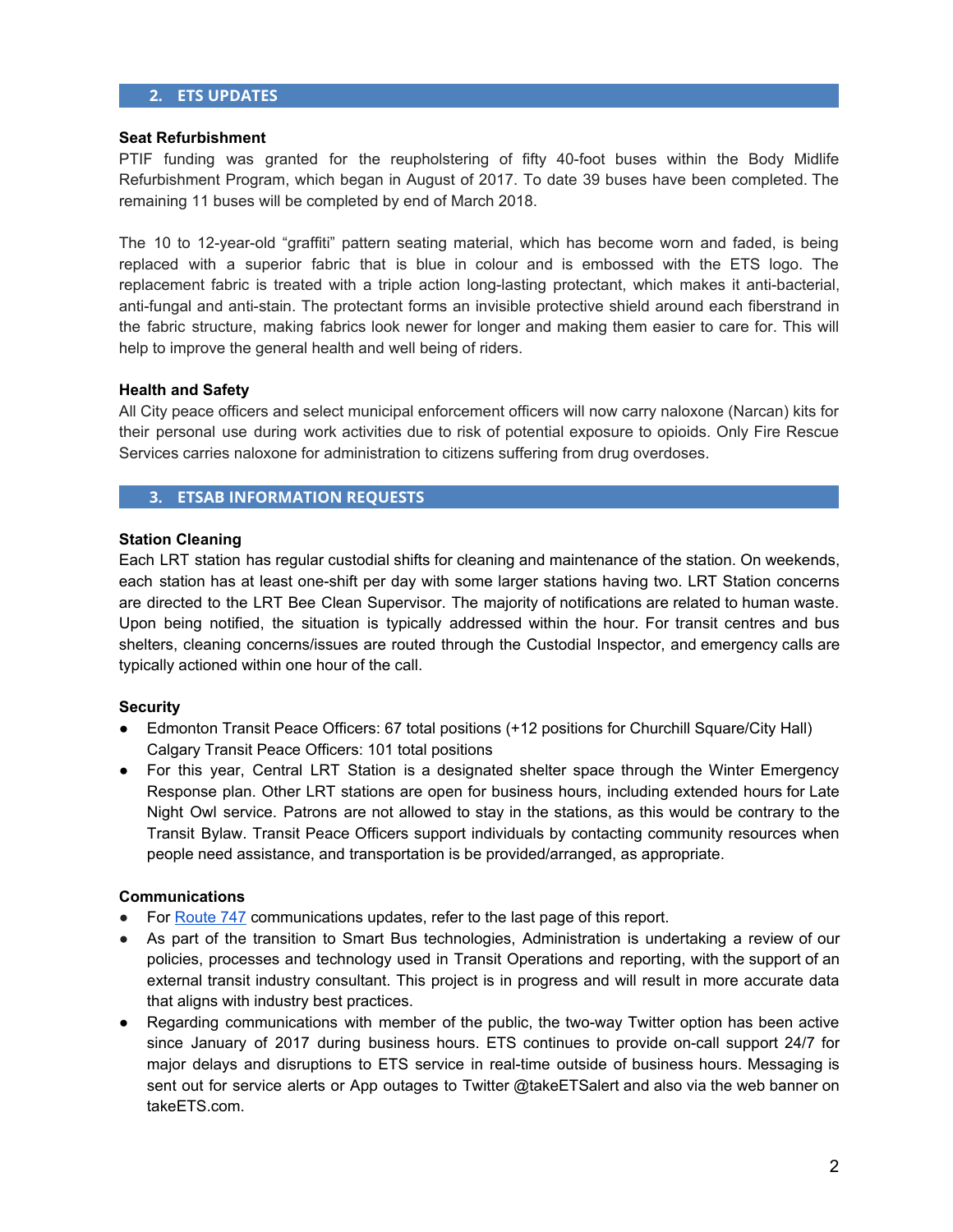# **4. ETS REPORT TRACKING**

| <b>SIRE</b> | <b>Report Title</b>                                                                                   | <b>Council Meeting Date</b> |
|-------------|-------------------------------------------------------------------------------------------------------|-----------------------------|
| CR 5409     | Ride Transit Pilot Update                                                                             | Mar. 14/18<br>(CC)          |
| CR 5433     | <b>Seniors Transit Fees</b>                                                                           | Mar. 14/18<br>(CPSC)        |
| CR 4704     | Sliding Scale Model - Integration of a Low Income Transit Pass<br>Program                             | Mar. 14/18<br>(CPSC)        |
| CR_5608     | Financial and Operating Implications to Increase the Age for<br>Accompanied Children to Ride for Free | Mar. 14/18<br>(CPSC)        |
| CR_5389     | Integrated Option with Airport Accord                                                                 | Mar. 14/18<br>(CPSC)        |
| CR 5353     | First/Last KM Transit Challenge                                                                       | Apr. 17/18<br>(UPC)         |
| CR_5173     | Response to ETSAB's report Improving Tourists' Experience<br>on Edmonton Transit System               | May 1/18<br>(UPC)           |
| CR_5435     | <b>Emerging Mass Transportation Technology</b>                                                        | Jun. 19/18<br>(UPC)         |